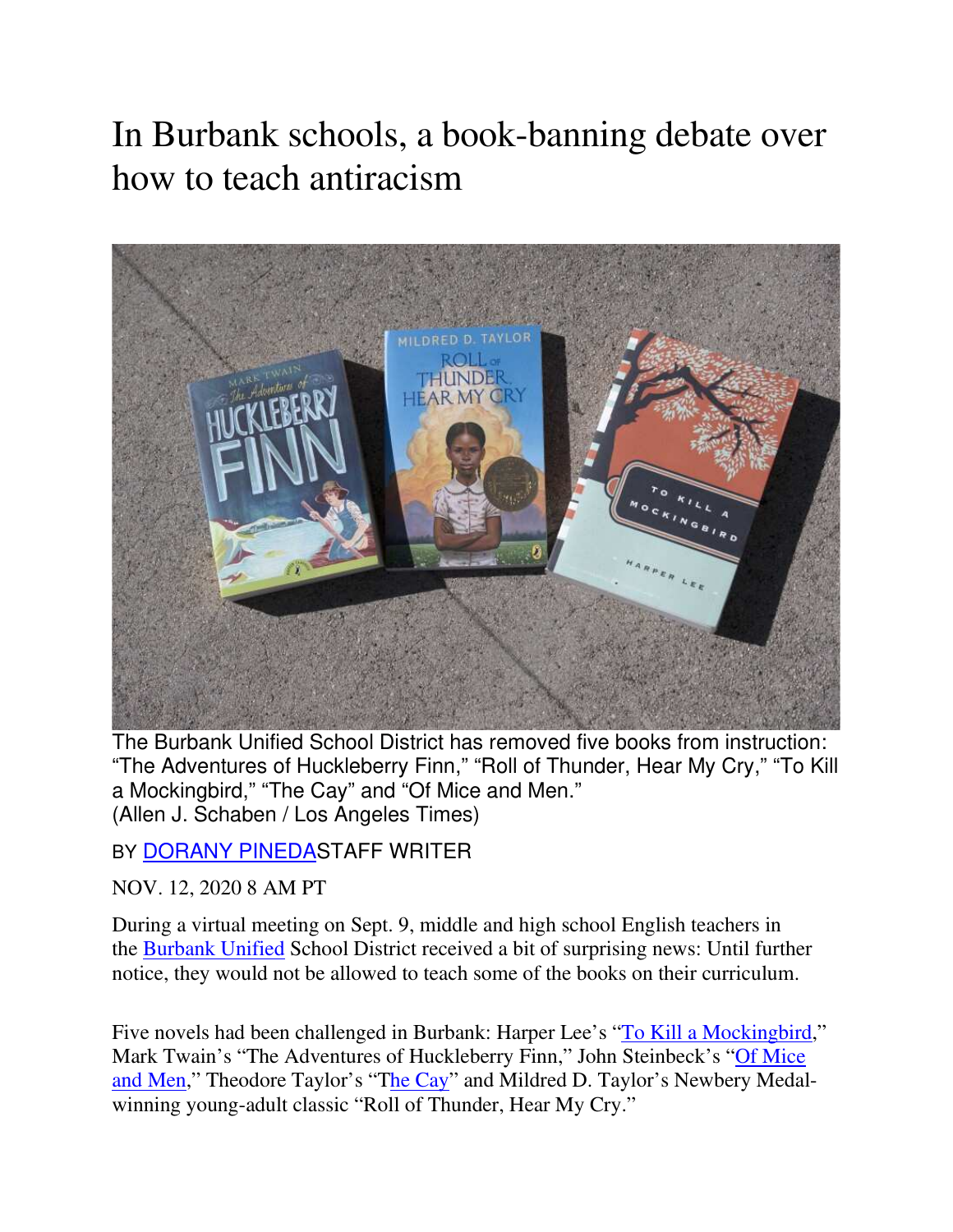The challenges came from four parents (three of them Black) for alleged potential harm to the public-school district's roughly 400 Black students. All but "Huckleberry Finn" have been required reading in the BUSD.

The ongoing case has drawn the attention of free-speech organizations across the country, which are decrying it as the latest act of school censorship. The charge against these books — racism — has been invoked in the past, but in contrast to earlier fights across the country, this one is heavily inflected by an atmosphere of urgent reckoning, as both opponents and defenders of the novels claim the mantle of antiracism.

The debate within the district comes after a summer of mass protests calling for an end to the unjust treatment of Black people. As a result, many institutions and school districts like BUSD are taking a hard look at themselves, their policies, curriculums and practices, in many cases publishing antiracist statements. And while book banning has a long history in America, the situation in Burbank — once a sundown town that practiced racial segregation — is freshly complicated.

In the abstract, it's a dispute about the meaning of free speech and who gets heard. More specifically, it's about what should be taught to the district's roughly 15,200 enrolled students — who are 47.2% white, 34.5% Latino, 9.2% Asian and 2.6% Black — and how Burbank can move forward on race boldly but sensitively.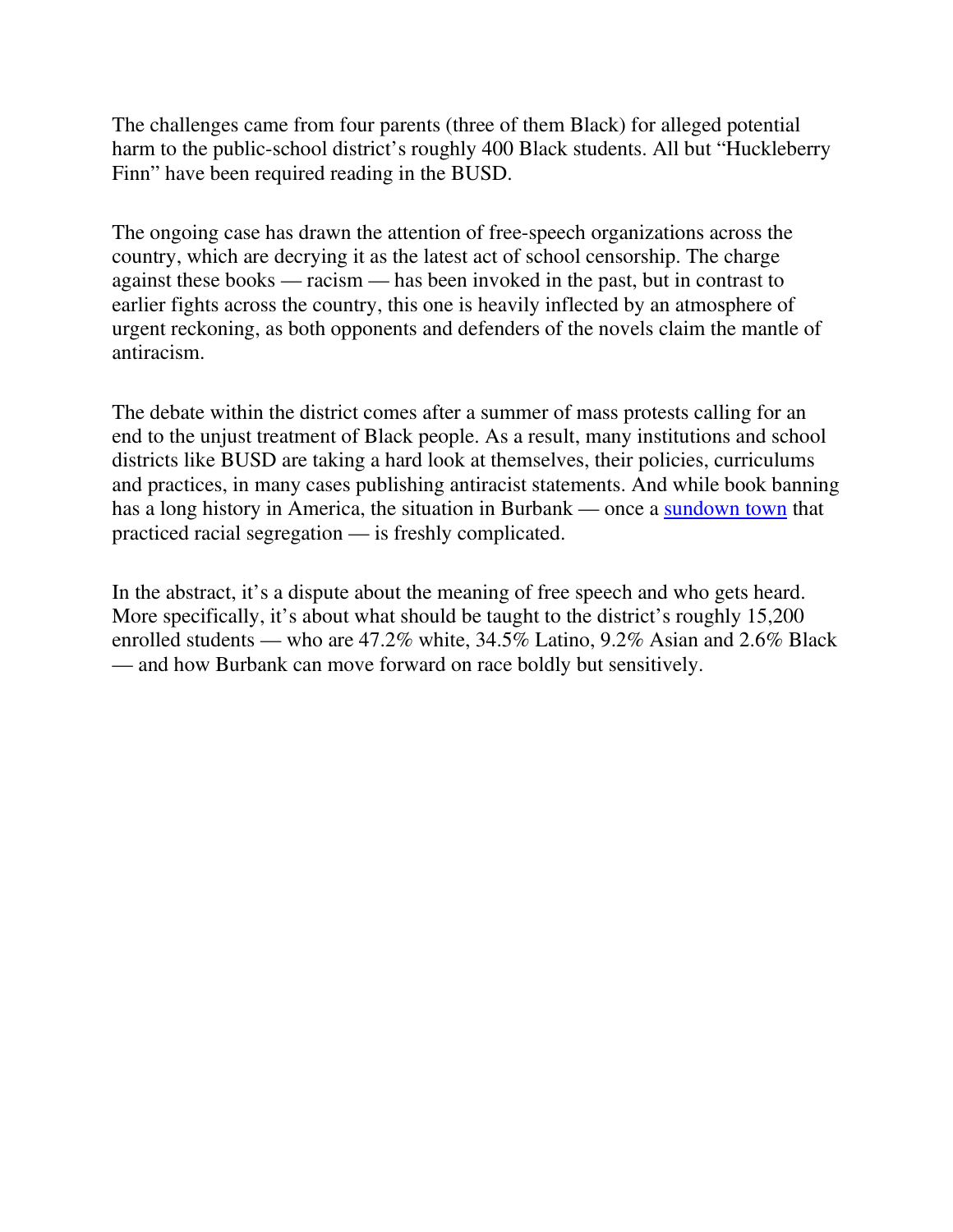

#### **Conservative youth group will offer Burbank students free copies of sidelined books**

### **Dec. 9, 2020**

And at its root, it stems from a painful personal story. Destiny Helligar, now 15 and in high school, recently told her mom about an incident that took place when she was a student at David Starr Jordan Middle School. According to Destiny's mother, Carmenita Helligar, a white student approached Destiny in math class using a racial taunt including the N-word, which he'd learned from reading "Roll of Thunder, Hear My Cry."

Another time, Helligar added, a different boy went up to Destiny and other students and said: "My family used to own your family and now I want a dollar from each of you for the week." When the principal was notified, the boy's excuse was that he had read it in class — also in "Roll of Thunder, Hear My Cry." Helligar believed the principal was dismissive of the incident.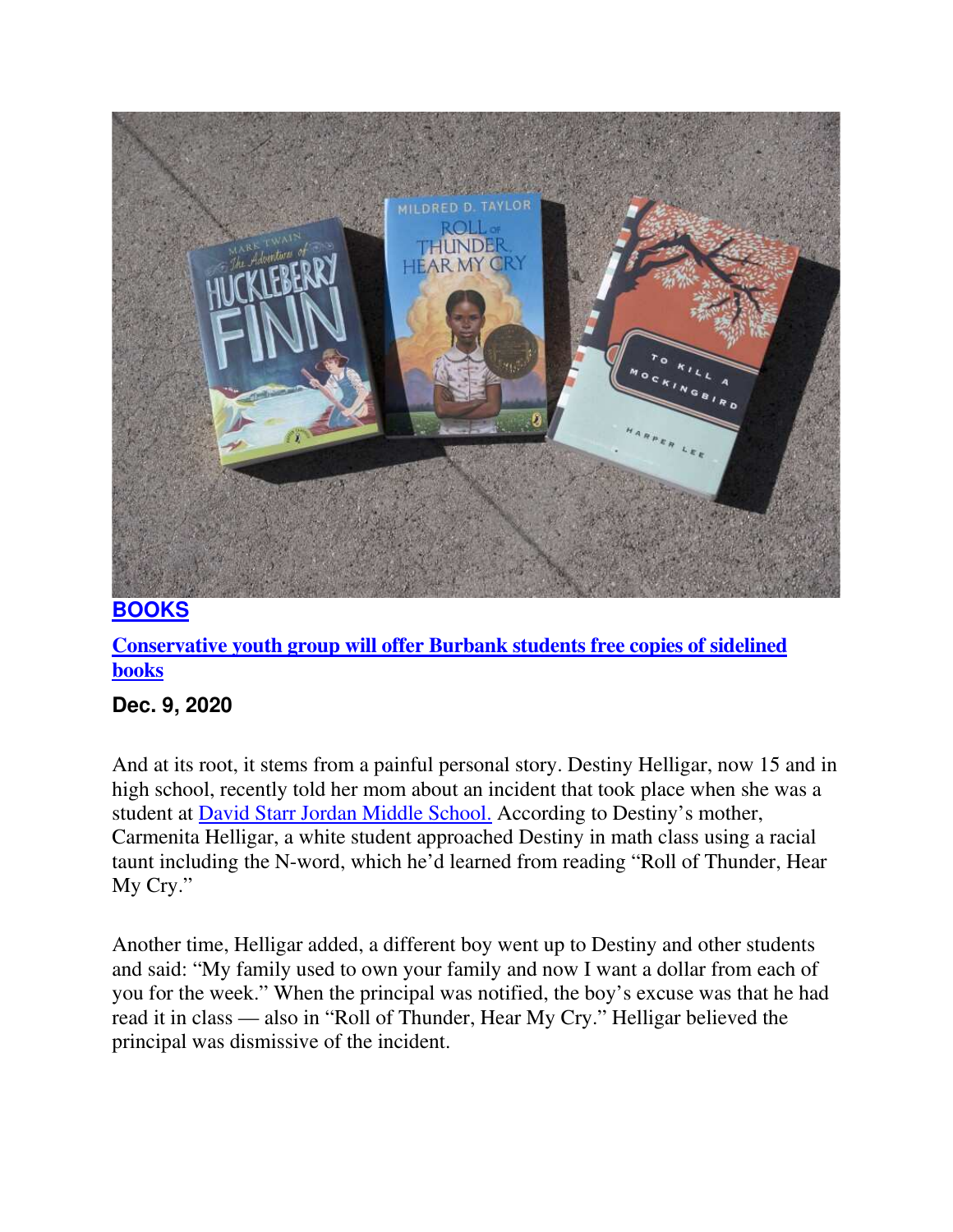"My daughter was literally traumatized," said Helligar. "These books are problematic … you feel helpless because you can't even protect your child from the hurt that she's going through."

Helligar is one of the parents who filed complaints. But as the books were put on hold and the review process inched forward, a diverse group of teachers and students came out against the novels' removal, arguing that their teaching was essential. A report to the superintendent is due from a 15-member review committee on Nov. 13, but that will only be the beginning of a long debate — in Burbank and beyond.



Destiny Helligar, right, and her mother, Carmenita Helligar. An incident at school prompted the mom to take action. (Brian van der Brug / Los Angeles Times)

# **Essential history or outdated fictions?**

A week after teachers learned of the removal, the National Coalition Against Censorship (NCAC) sent a letter to BUSD urging the district to allow teaching of the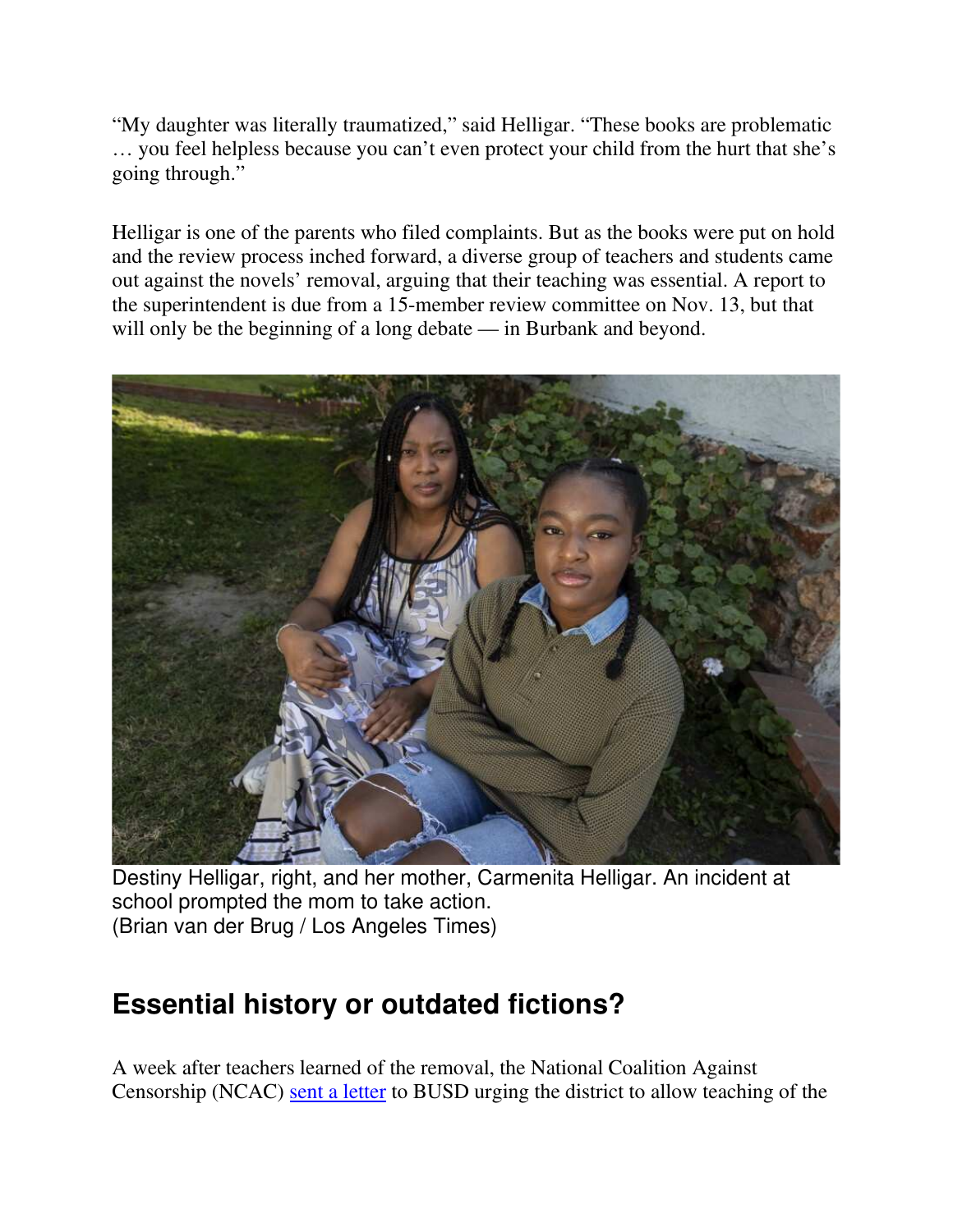books while the challenges are under review. On Oct. 14, PEN America released a petition calling for the same.

"[W]e believe that the books … have a great pedagogical value and should be retained in the curriculum," read letter from the NCAC.

Books written by or featuring people of color are "disproportionately likely to be banned," said James Tager, PEN's deputy director of free expression research and policy. "That is a decades-long trend that advocates and observers have seen."

Book-banning has a long history in America. Such challenges have sometimes been rooted in bigotry. Harriet Beecher Stowe's "Uncle Tom's Cabin" is cited by many historians as the first book to be banned on a national scale. Published in 1852, it was barred by the Confederacy for its abolitionist agenda.

A century and a half later, Khaled Hosseini's bestseller "The Kite Runner" was challenged for, among other reasons, allegedly promoting Islam and inspiring terrorism.

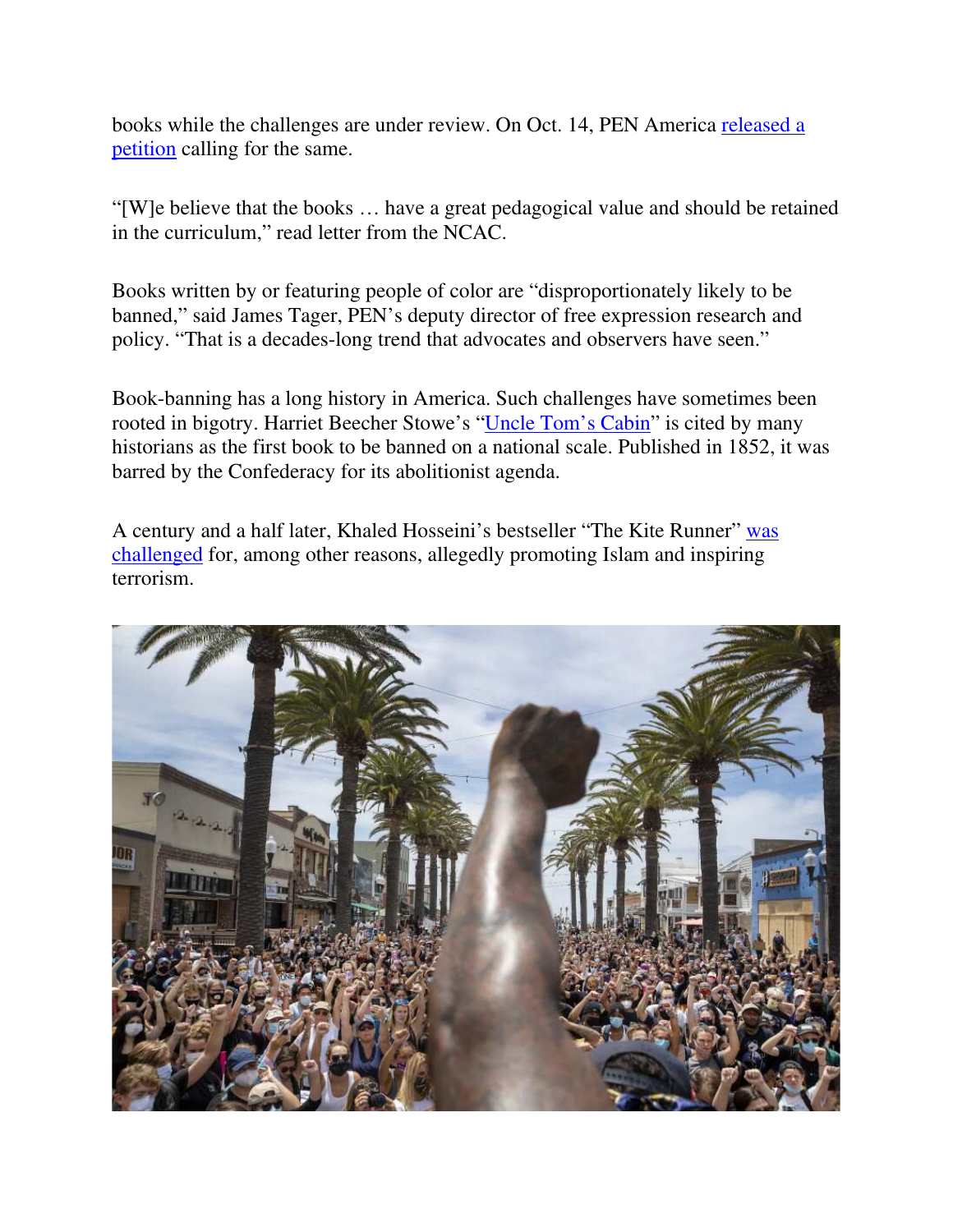**How does L.A.'s racial past resonate now? #BlackLivesMatter's originator and 5 writers discuss**

#### **June 8, 2020**

"Typically these book bans come down from people who are concerned about the books' challenge to established order," said Alaina Morgan, assistant professor of history at USC. It's what makes the situation at BUSD "novel," she said.

"I think that for Black parents in these districts, there is a very long history of them dealing with microaggressions ... and now they're seeing their children go through the same things in an allegedly more racially just society," Morgan said.

Although she believes cancel culture plays a role in the debate, "I think there's a difference between the gut reaction that cancel culture is — which is people saying, 'Oh they said something racist they're [canceled] now' — and what's happening here," she said.

None of the five novels in dispute is openly supportive of segregation or bigotry. All were flagged for words we now find offensive. But the parents' objections are not merely over language. They also worry about the way these books portray Black history and the lessons they might impart to modern readers.

"The Cay" and "Huckleberry Finn" feature white children learning from the suffering and wisdom of older Black men. "To Kill a Mockingbird" stars Atticus Finch, a white lawyer who defends a Black man accused of raping a white woman. Its white-savior story line reads much differently nearly 60 years after its publication.

"Roll of Thunder, Hear My Cry" may have instigated Helligar's complaint, but it is something of an outlier. Narrated by a young Black girl growing up in the South during the Great Depression and Jim Crow era, it's the only novel on the list by a Black author.

Notably, the BUSD's reading list hasn't been revised in three decades. "For over 30 years," said Helligar, "these books have been on this list. The true ban is that there aren't other books of other voices that could ever be on there."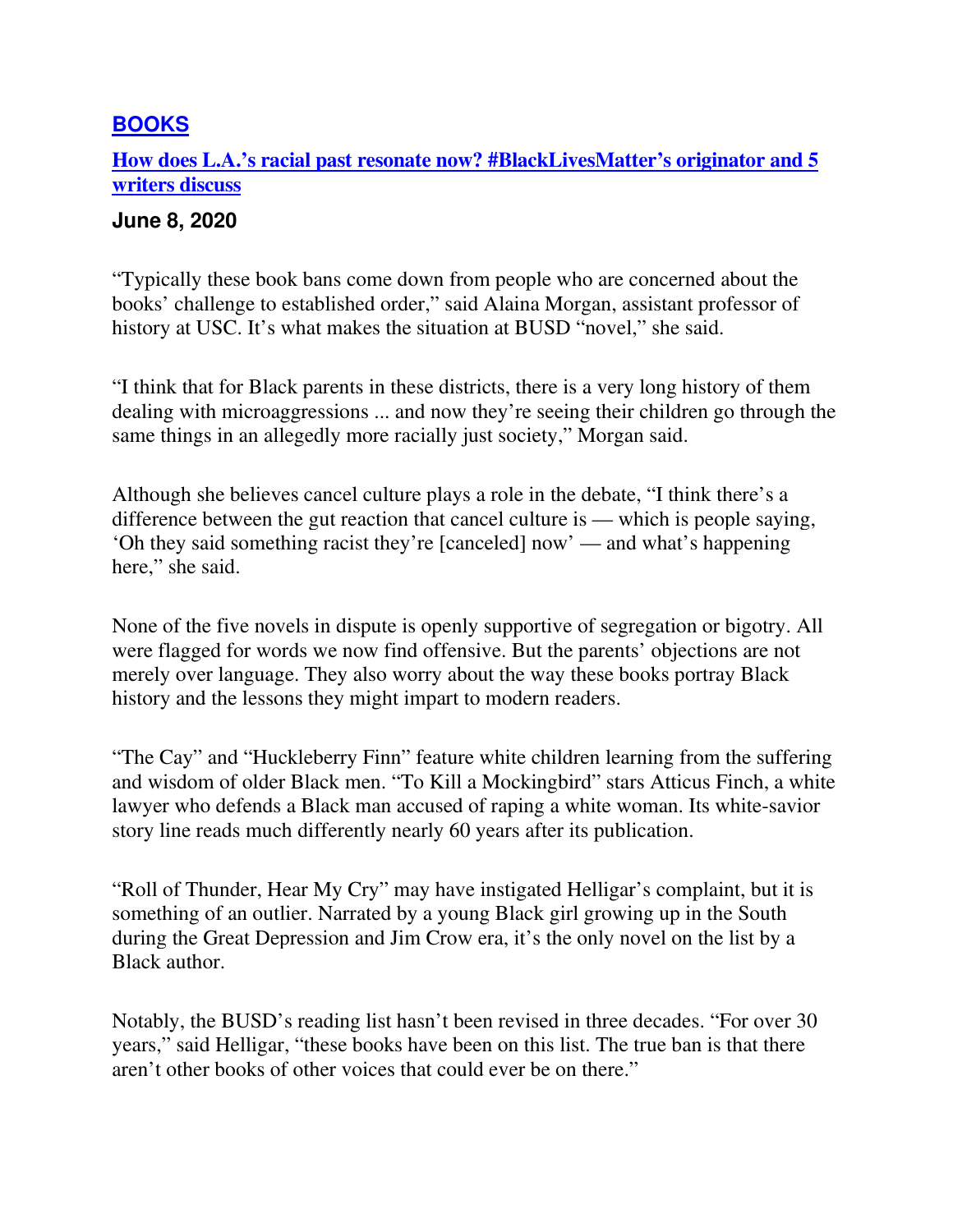Nadra Ostrom, another Black parent who filed a complaint, agrees that the perspectives are badly in need of an update. "The portrayal of Black people is mostly from the white perspective," said Ostrom. "There's no counter-narrative to this Black person dealing with racism and a white person saving them."

And that, she said, is doing more harm than good. "The education that students are basically getting is that racism is something in the past," she added. "And that's not the conversation that we should be having in 2020. … Unless teachers have been specifically trained to teach these texts through an antiracist lens, they are probably reinforcing racism rather than dismantling it."

Others believe that changed lens is not only feasible but necessary — that the books remain essential to helping frame in-class discussions about contemporary racism. Rather than ban the books, they argue, the district should reevaluate how they're being taught.

For one Burbank High School teacher who also asked to remain anonymous for fear of retaliation, the Black Lives Matter protests only amplify these books' relevance.

"'To Kill a Mockingbird' was written 60 years ago, and we read it with horror at the unfairness and terrors of a segregated society," she said. "It's set in the 1930s, and we look at how things were then and how we feel like we've come a long way, but we can note the serious inequities that still exist."

Plenty of district students agree. On Oct. 22, Sungjoo Yoon, a sophomore at Burbank High School, launched a petition to stop what he called a "ban on antiracist books." As of Nov. 11, more than 2,600 people had signed it. Some 80 students also sent personal statements of protest to district officials.

Yoon, 15, started the petition because he remembered the impact the books had on him. "I didn't know much about race relations or anything regarding critical race theory when I was younger," he said, "and when I read 'Roll of Thunder, Hear My Cry,' that was my first glimpse, and it really did touch me." He hopes students can continue to have the "breakthrough moment" he did.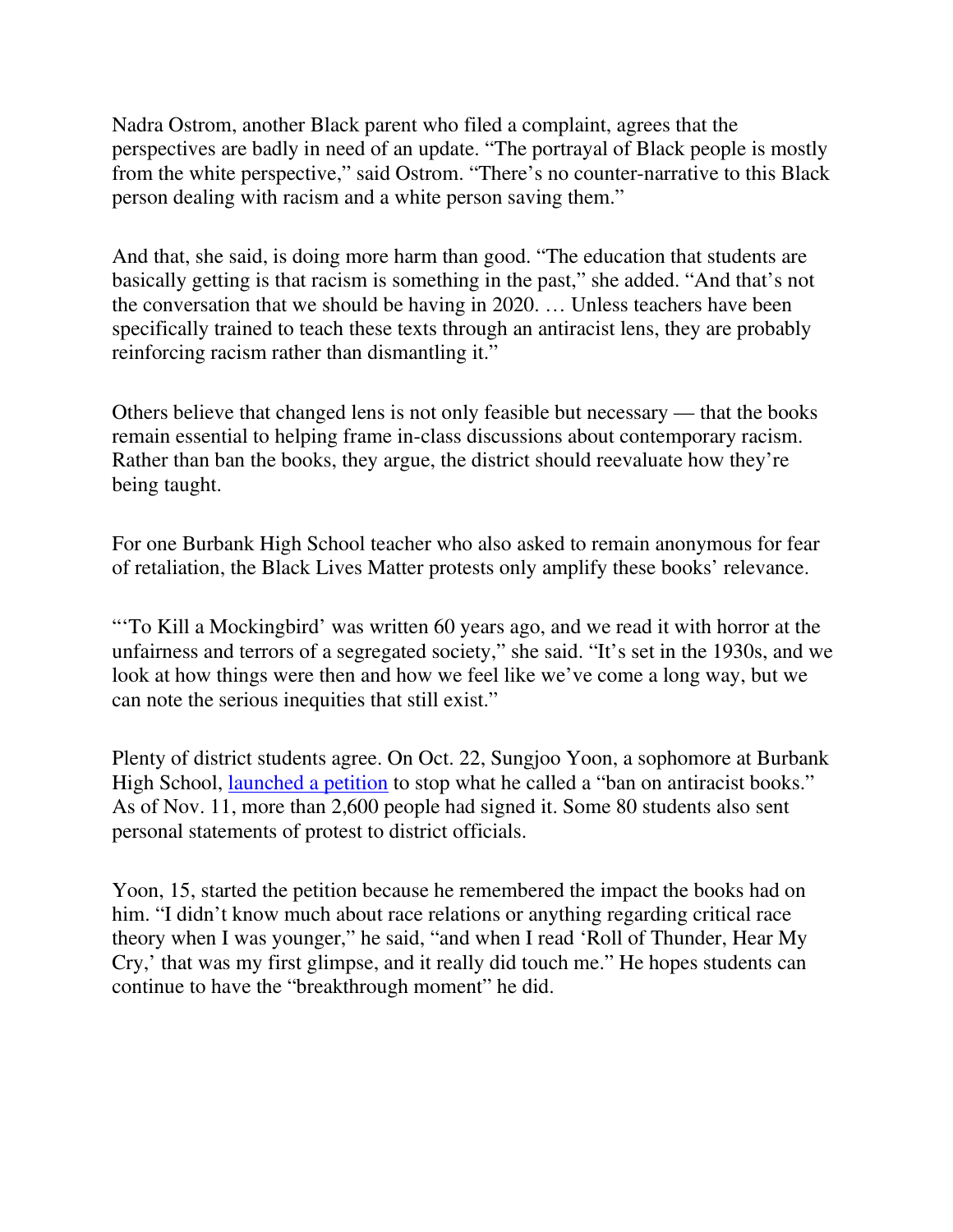

#### **'American Dirt' and the tradition of the moral parable**

#### **Jan. 30, 2020**

"There are people who have actively been harmed by some of these books in the past," Yoon acknowledges. "I've been in classrooms where teachers, white teachers specifically, unconditionally say the N-word without anybody's concern or single out a single African American student to become the spokesperson for the entire class. I think that's where the harm is coming from."

Chloe Bauer remembers being in tears when she first read "Roll of Thunder, Hear My Cry" in her seventh grade English class at John Muir Middle School.

Bauer, now 14, called the novel her first lesson in America's "bloody and gruesome" past. When she heard that teachers were told to pause instruction of the book, she felt "confused," "frustrated" and "saddened." She thought of her sister, a sixth-grader at John Muir.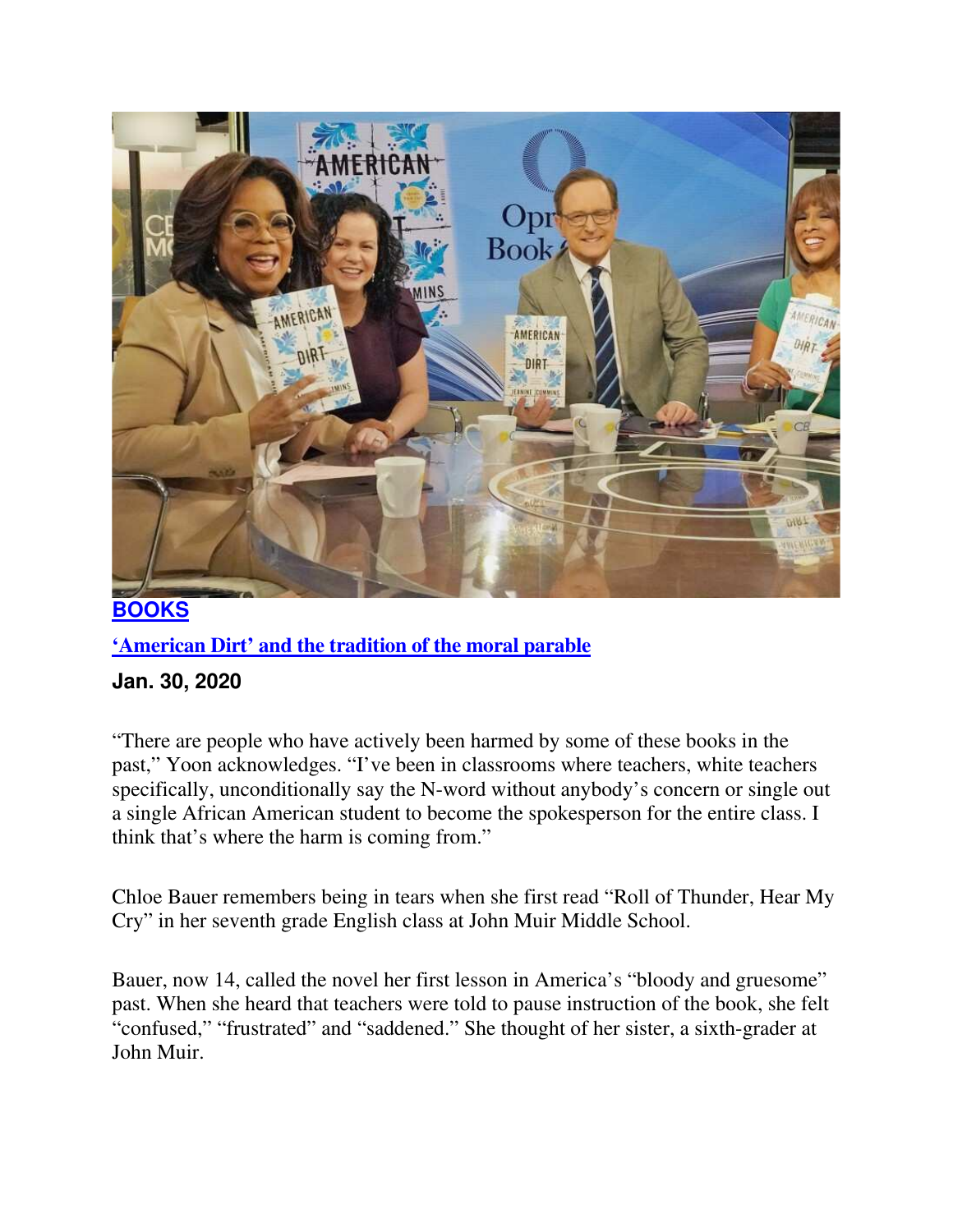

Chloe Bauer and Sungjoo Yoon have defended the books being considered for removal, saying they learned valuable lessons from them about racism. (Allen J. Schaben / Los Angeles Times)

So Bauer wrote an email to Sharon Cuseo, Burbank's assistant superintendent of instructional services, describing her experience. She felt Cuseo's response was dismissive, so she went to the board of education.

During a Sept. 17 school board meeting, Bauer spoke up: She said the novel had taught her and her peers how "disgusting" the slurs were. "This is an incredibly important lesson to learn at age 13, when seventh-graders are being exposed to music, TV, films and pop culture with conflicting messages about using offensive language, specifically the N-word."

Helligar doesn't buy that. She believes the core message being taught is that racism is an artifact of history. "They get to read about racism whereas my children have to experience it. That is the privilege that they get to walk around in."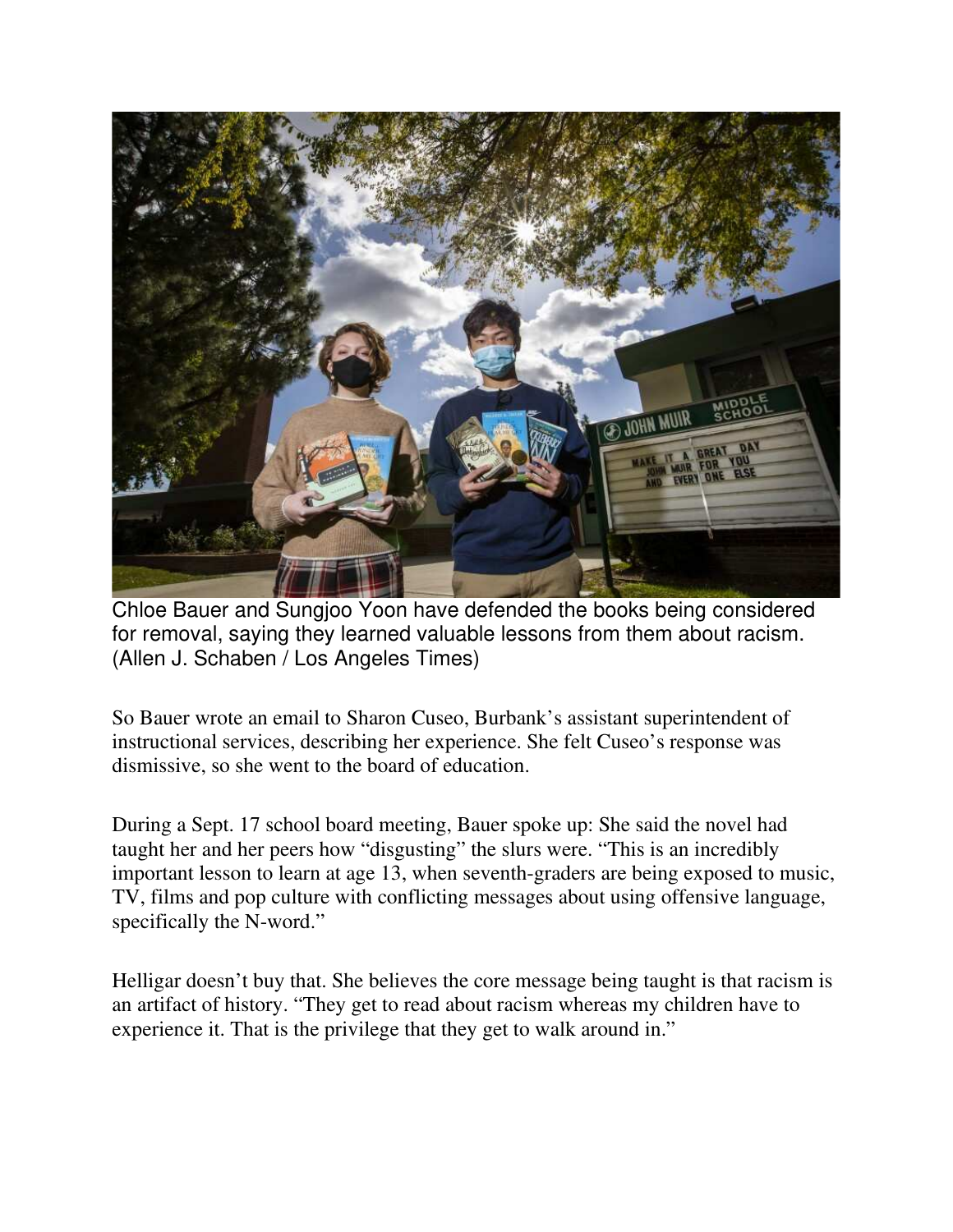She told the review committee that the incidents she reported were themselves proof the books had failed in their mission: "You're not doing well as an education system if the people you have educated still haven't learned empathy."

Some Black parents in the district see both sides of the argument.

Dawn Parker, a Black mother of fourth- and seventh-grade students, empathizes with the parents who've complained. "But I think our kids now don't know how the [Nword] came about, how it was used, the history of it. They hear it in rap music and they think it's OK to say, and it's not. They need to know why and where it came from," she said. They need to learn it in a "safe environment."



**13 great books about the Black experience in America**

**June 4, 2020** 

# **A controversial process**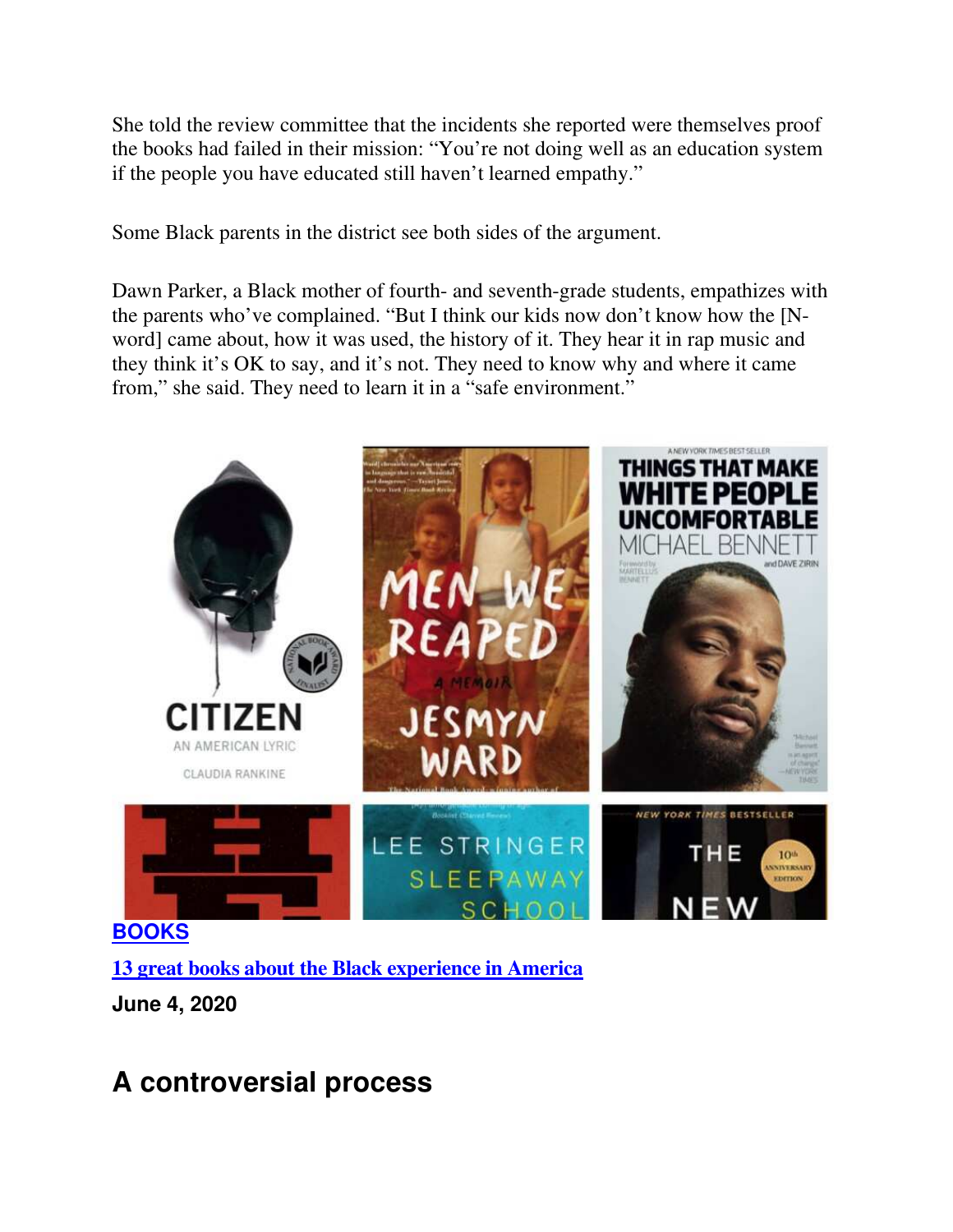The question of what exactly to do with the challenged books in Burbank has not only divided the community but caused frustration over the district's procedures for handling complaints.

The process in Burbank can be long and complicated, involving five stages consisting of complaints (formal and informal), an ad hoc committee and multiple appeals. Although it seems to be designed to ensure that parents are heard, the rulebook doesn't address the core issue of how to improve teaching practices.

Some parents and teachers were initially troubled by the superintendent's decision to pause instruction of the books before a formal, written complaint was even made. Four official complaints have since been filed. Under district policy AR 1312.2, "challenged material may remain in use until a final decision has been reached," with children given the chance to opt out from the reading.

Asked why the district removed the books right away, BUSD Superintendent Matt Hill told The Times: "Given the nature of the complaint, the fact that we would have to ask for Black children to opt out of their class and receive an alternative assignment — I did not think that was the most prudent approach. I thought it would be better for us to work together and see if we can get to a resolution."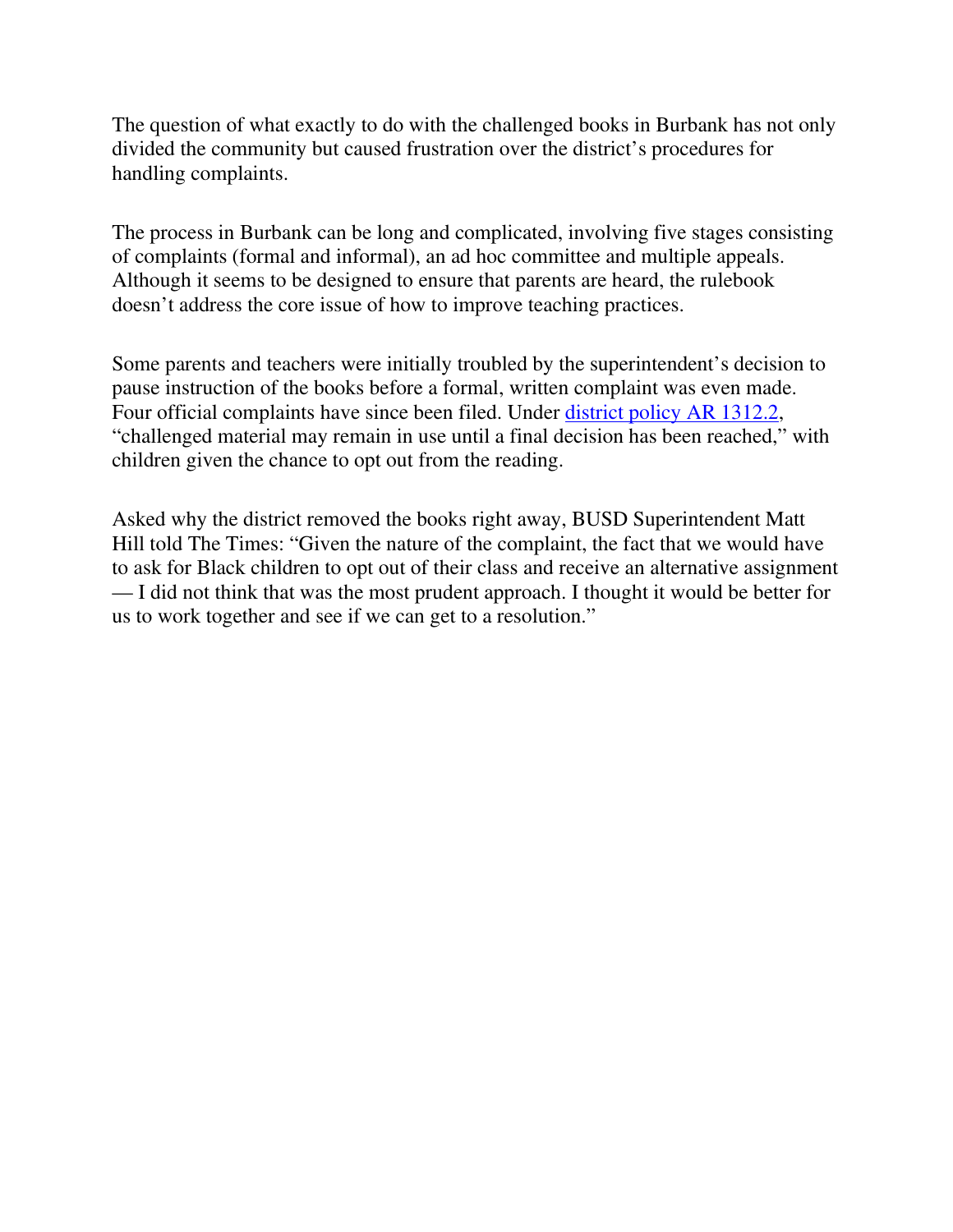

#### **Karen Finley, Banned Books Week and the responsibilities of art**

#### **Sept. 29, 2015**

The five books in question are currently at step four of the district's process. The review committee has until Nov. 13 to make a recommendation to Hill, who will make a decision that can then be appealed to the board of education. Its last meeting was Nov. 4, but no consensus was reached.

"We are not removing books from our classrooms or schools," Hill said; they'll remain in libraries and on optional reading lists. "What we are doing is looking at our reading list and our core novels to identify: Are there concerns with these books? Are these the best books?"

While some teachers and parents believe the superintendent is acting in good faith, they are troubled by the process.